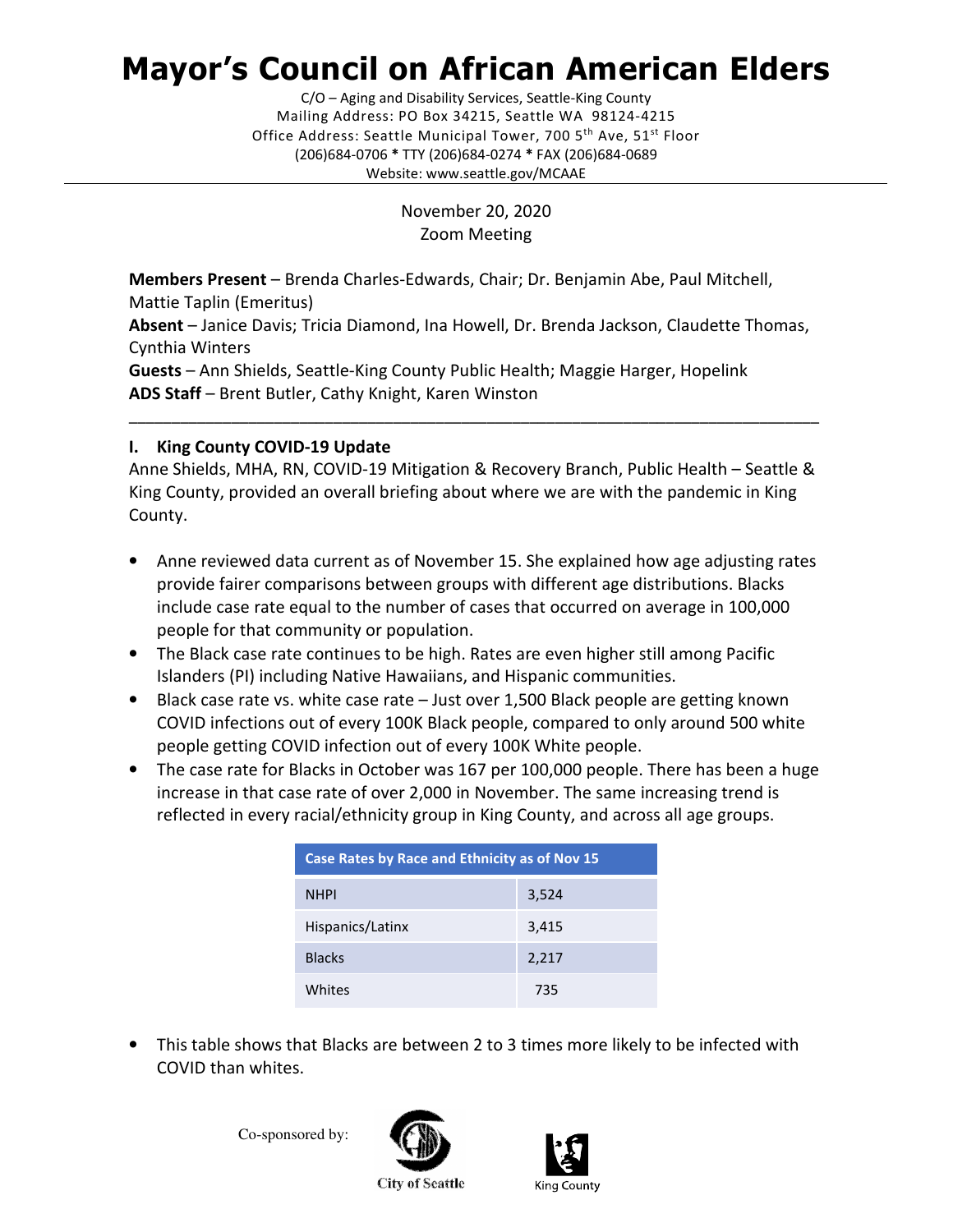• Latinx and Native Hawaiian and Pacific Islanders are over 4 times more likely than whites to become infected with COVID. For comparison, other Black and Indigenous People of Color (BIPOC) communities are also heavily impacted right now. Each has seen a similar very steep increase in the last month.

| <b>Hospitalization Rates by Race and Ethnicity as of</b><br><b>Nov 15</b> |     |  |
|---------------------------------------------------------------------------|-----|--|
| <b>NHPI</b>                                                               | 714 |  |
| Hispanics/Latinx                                                          | 407 |  |
| <b>Blacks</b>                                                             | 194 |  |
| Whites                                                                    | 73  |  |

- In King County, we are seeing much busier hospitals, much busier emergency departments, and an increase in the number of people who are getting hospitalized.
- Blacks represent 10% of COVID hospitalizations (n =247)
- The proportion of people who had a serious illness or other complications from their COVID infection that required hospital care varied significantly in every black and brown community, but the proportion was higher in every BIPOC community. For AI/AK native – 223; Asian – 82.9.

| Age Adjusted Death Rates as of Nov 15 |     |  |
|---------------------------------------|-----|--|
| <b>NHPI</b>                           | 143 |  |
| Hispanic/Latinx                       | 100 |  |
| <b>AIAN</b>                           | 73  |  |
| <b>Blacks</b>                         | 44  |  |
| Asian                                 | 35  |  |
| White                                 | 32  |  |

- Death rate varies across racial/ethnic communities in King County.
- Black residents in King County are just under 6% of all County deaths (n=47).
- • The only good news is that, overall, recent national trends show improvements in mortality rates as more providers have more experience in treatment and better treatment options. However, it is unknown if that improvement holds true for BIPOC communities. communities.<br>MCAAE November 2020<br>Page 2 of 6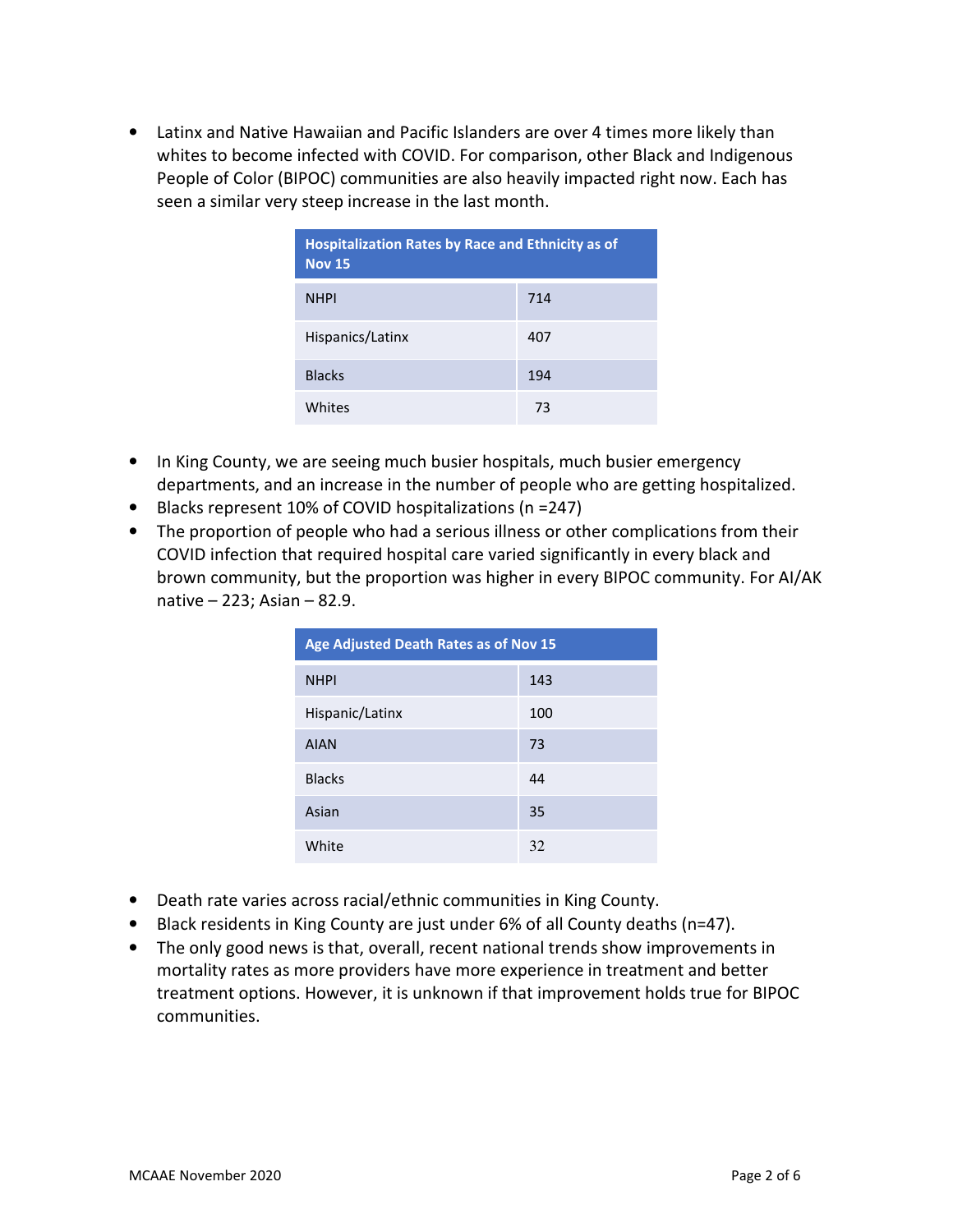## Why COVID-19 rates are increasing and what we can expect to see this fall

- COVID fatigue
- People inside now
- Outdoor air protecting us less often
- • Recent large study released last week found that restaurants, gyms, cafes, and other crowded indoor venues accounted for 8 in 10 new infections in the early months of the epidemic.
- • Indoor gatherings that include more than household or pod members increases your risk of COVID exposure.

 In order to slow the spread of rapidly increasing COVID cases, the governor has put in place new restrictions to ensure that hospital and medical systems are not overwhelmed. Key restrictions for older adults include:

- • Indoor gatherings with people from outside household are prohibited unless prior 14- day quarantine, or 7-day quarantine w/negative COVID19 test result within 48 hours prior
- Household defined as individuals residing in the same domicile
- Outdoor gatherings limited to 5 people from outside your household
- Restaurants, bars, gyms movie theaters and similar venues closing for indoor services
- Religious services limited to 25% indoor occupancy.

# Seattle COVID-19 Testing Opportunities

- • Right now, Public Health is asking that residents not sign up for testing unless they have symptoms or have been closely exposed to someone with COVID infection.
- • The City of Seattle offers free COVID-19 testing, for all ages, across Seattle through a partnership with King County and UW Medicine. Drive-through and walk-up testing is available, but you must first register online.

| <b>Aurora Drive-Through Site</b> | <b>SODO Drive-Through Site</b> | Rainier Beach Walk-Up Site         |
|----------------------------------|--------------------------------|------------------------------------|
| 12040 Aurora Ave N               | 3820 6th Ave South             | 8702 Seward Park Ave S             |
| <b>Schedule Aurora test</b>      | <b>Schedule SODO test</b>      | (Atlantic City Boat Ramp)          |
|                                  |                                | <b>Schedule Rainier Beach test</b> |
| Tukwila testing center           | Federal Way, at the            | Testing sites are also open in     |
| Church by the Side of the        | Weyerhaeuser King              | Auburn and Renton.                 |
| Road, at 3455 S. 148th St.       | <b>County Aquatic Center</b>   |                                    |

- • Sea Mar, and CHI Franciscan to offer free testing throughout King County, including Auburn, Bellevue, Des Moines, Duvall, Federal Way, Kent, Renton, Tukwila, Vashon Island, and White Center.
- • Right now, kids and younger people who are infected with COVID-19 are showing no symptoms. The only way to know that they are infected is if they have been tested and self-disclose.
- • Community spread is very wide and being spread by all age groups, but particularly among individuals age 20, 30, to 40.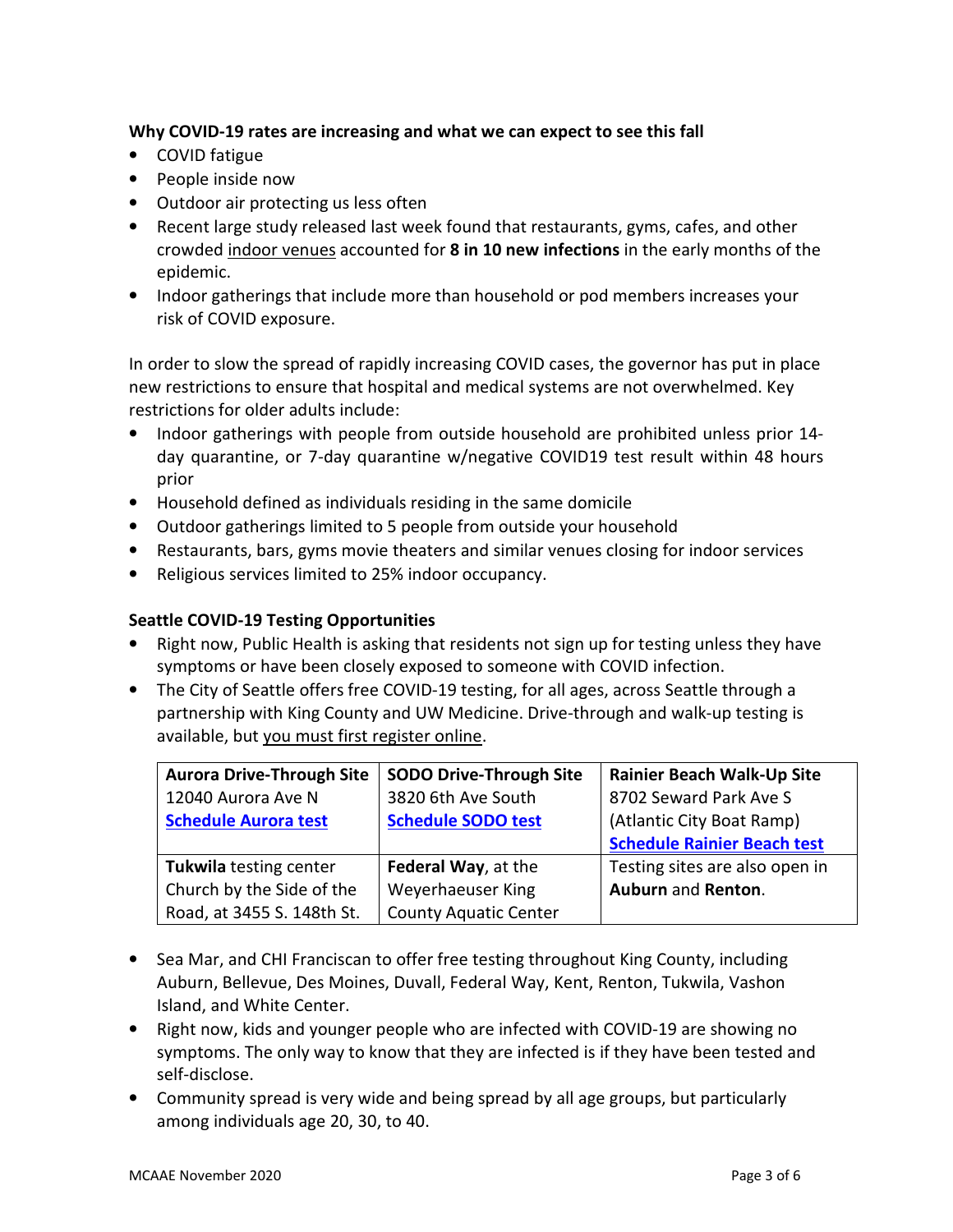# King County Racial and Ethnic Approaches to Community Health Initiative (REACH)

- • The REACH team works with African Americans, African-born, and Asian-Americans mostly in south Seattle, SeaTac, and Tukwila, primarily in minority-majority neighborhoods. These groups are rich in culture but have the highest chronic disease rates in King County.
- • The REACH team is currently partnering with community organizations to increase understanding of vaccine hesitancy around flu and COVID-19 vaccines, and to make free flu vaccines readily available to African American, African-born, and Asian-American residents.
- KC REACH Community & Public Health Partners include:

| <b>Center for Multicultural</b> | <b>International Community</b> | <b>Public Health Equity Team</b> |
|---------------------------------|--------------------------------|----------------------------------|
| Health (CMCH)                   | <b>Health Services (ICHS)</b>  | <b>Flu Vaccine Clinics</b>       |
| Community outreach and          | Mobile flu vaccine team        | Special flu clinics planned      |
| listening sessions to better    | holding clinics throughout     | for African American and         |
| understand why people           | King County - all flu shots    | African-born residents in        |
| choose not to get               | free of charge                 | Tukwila, Skyway and              |
| vaccinations                    |                                | Federal Way                      |

### II. ADS and COVID-19 Updates

National Family Caregivers Month

 • Cathy started with acknowledging that November is National Family Caregivers Month. The 2020 theme is Caregivers in Crisis which highlights how caregivers are particularly struggling right now, due to the pandemic. She also gave kudos to the African American Caregivers Forum: Legacy of Love, held on November 14. The keynote speaker was George Dicks. Karen will forward a link to the recording when ready.

# COVID-19

- • At a recent W4A meeting, Cathy learned that the Department of Labor and Industry, is going to be issuing a directive that will require homecare workers to wear the official N95 masks when conducting aerosolizing procedures. N95 masks are still in short supply.
- • We will also be advocating for Homecare workers, and their clients, to be on the priority list for the vaccine when it is ready for distribution.

#### Federal

 • Some work is being done to try to leverage another COVID-19 relief package, but not sure if anything will be done before the end of the year.

#### State

- • The state budget might not be as bad as anticipated due to the revenue forecast looking a little better, but if there is another lock-down, that may change.
- • We continue meetings with state legislators to reinforce the message, for the next legislative session, that this is not the time to cut long-term care programs and services for vulnerable populations, especially during a pandemic.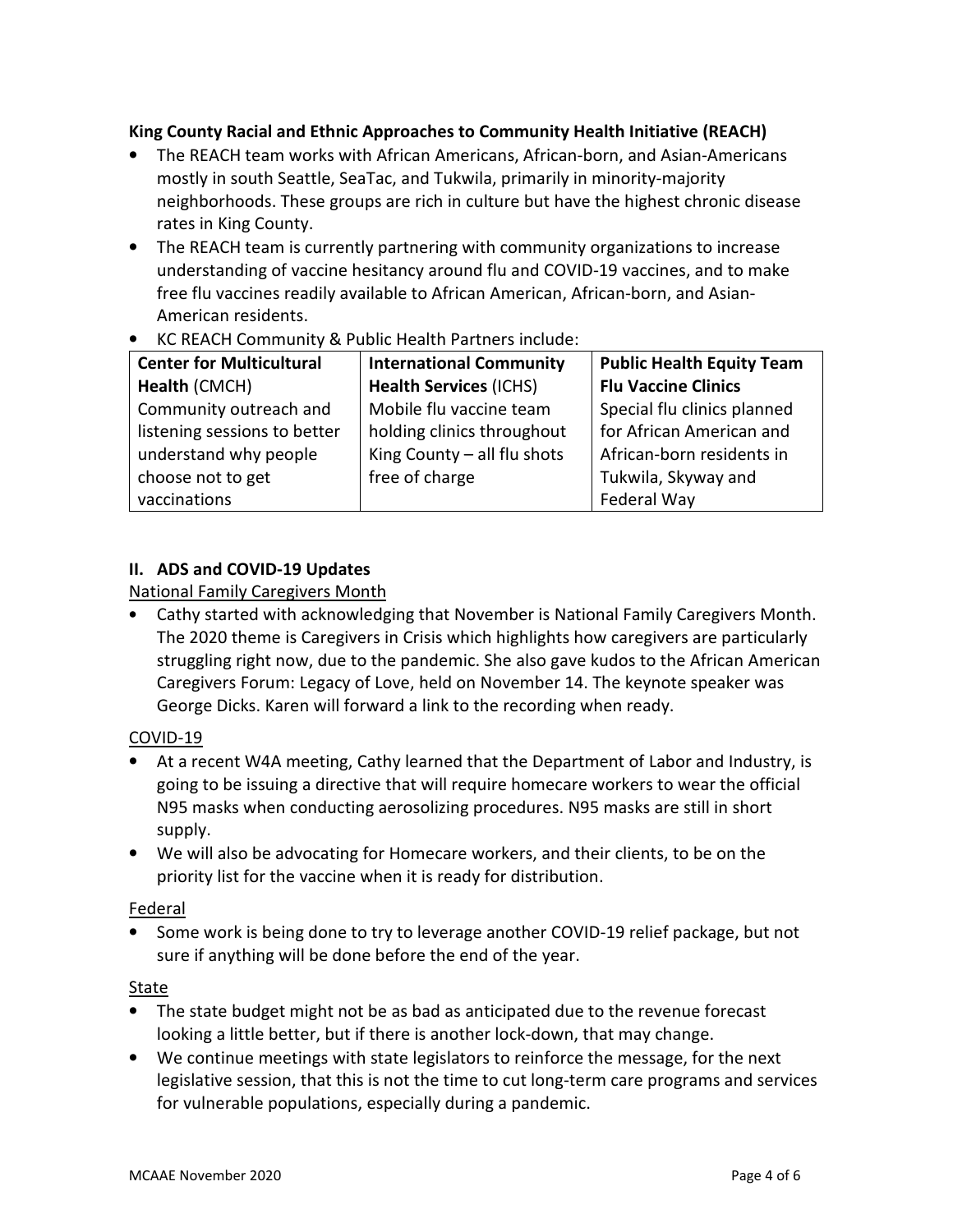## City of Seattle

- • The City Council is expected to pass the final budget for 2021 before the Thanksgiving break. They are still looking at putting more resources into social services instead of law enforcement.
- • The Alzheimer's Association is currently conducting town hall meetings in each congressional district. It is an opportunity to learn more about dementia and success in increasing funding for research.

## Age Friendly

- • Brent started with highlights from the Age Friendly Action Plan. The Action Plan was adopted in 2018. There are eight domains and 29 initiatives. During the pandemic he has been meeting with groups/individuals about what would be the most important next steps.
- • Opportunities have been identified that may benefit the City and BIPOC. One opportunity is the Community Technology Advisory Board, which has an opening to be filled by November 30. Brent is hopeful that the slot will be filled by an older adult to advocate on behalf of elders. He is willing to provide more information to anyone interested. Email [brent.butler@seattle.gov](mailto:brent.butler@seattle.gov) for more information.
- • Brent also highlighted accomplishments for each Age Friendly domain that involve the MCAAE – transportation, housing, isolation, program access, mentorship, and mental health. Karen recommended that the MCAAE continue to partner with Age Friendly to advocate for extremely low-income housing.

#### III. MCAAE Chair's Report

- • Brenda reported on information she received about the Mount Zion Housing Development. The Mount Zion Housing Development was established in 1988 and held ownership to Price Arms, located near East Madison Street at 1722 19<sup>th</sup> Avenue in Seattle. In 1998, Mount Zion Housing Development built McKinney Manor located at 20<sup>th</sup> Ave and East Madison Street. To continue to meet the needs of senior citizens facing displacement within the Central District due to gentrification, Mount Zion Housing Development has begun to develop another senior project to continue to serve older adults. The new project will be located on 19th and will be a seven-story, 46,000 square foot building providing studio and one-bedroom units. Rents will cater to seniors and veterans with AMI's in the 30%, 50%, and 60% range. Project Timeline: Groundbreaking and construction are scheduled to begin in July 2021 with construction completed in December 2022.
- • Expiring terms for 2020. Karen reviewed information on member's terms but will need more time to determine who will be continuing and ending. She will contact members individually regarding their interest in being reappointed.